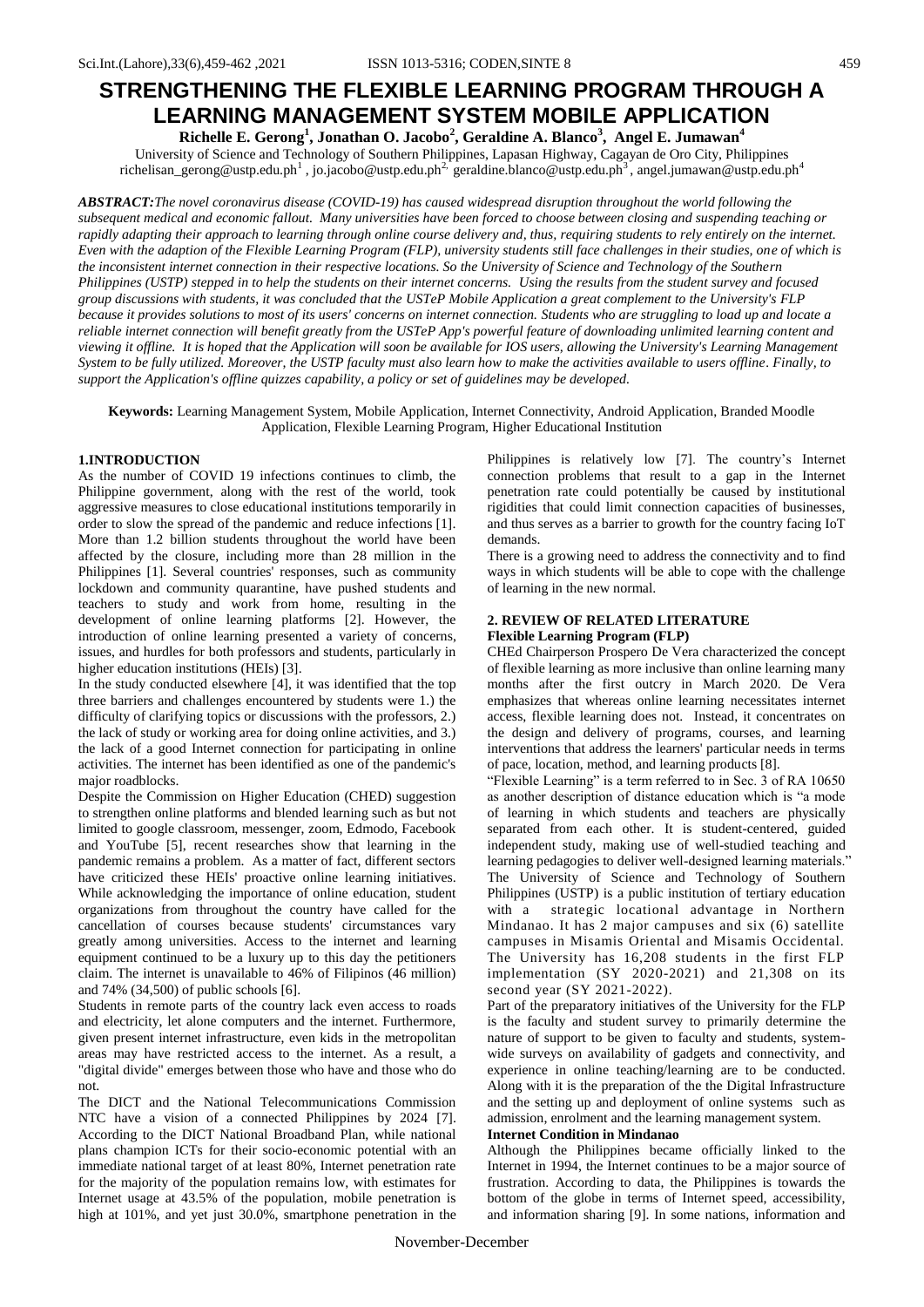communication technologies (ICTs) have become a game changer in terms of sharing information, gaining access to connections, and moving beyond existing Internet connectivity to the next big ICT revolution: the Internet of Things (IoT) [9]. The essential prerequisite for IoT to work, however, is not met if basic connectivity is unavailable. IoT requires more than 55 times the current average Internet connection speed in the Philippines to sustain its dependability, quality, and pervasiveness [10]. There can be no IoT until the country has widespread, dependable, and high-quality enterprise Internet connectivity. As a result, as the need for more modern technology grows, businesses will 1increasingly need to install Internet connectivity solutions [10]. According to Ookla Global Speedtest, as cited in [12], Internet speed in the country is at best 32% of global fixed broadband speed, sand 53% for mobile broadband as shown in the table below.

| <b>Table 1. Philippine Internet Speed</b> |                                     |                                 |  |
|-------------------------------------------|-------------------------------------|---------------------------------|--|
|                                           | Broadband Mobile Broadband<br>Fixed |                                 |  |
|                                           | <b>Speed</b><br><b>Download</b>     | <b>Speed</b><br><b>Download</b> |  |
|                                           | (Mbps)                              | (Mbps)                          |  |
| Philippine Average                        | 19.28                               | 14.46                           |  |
| Global Average                            | 59.6                                | 27.22                           |  |

With the overall low internet speed, it is even slower in Mindanao. Table shows the average internet speed in key areas in the country using the Measurement Lab (MLab) of Princeton University, Google, Open Technology Institute and Code for Science and Society [12]. It can be seen that places in Mindanao have the lowest speed making it a challenge for both the teacher and students to get by the new normal.

**Table 2. Internet Speed in Key Areas in the Philippines**

| Area                | <b>Average Internet Speed (Mbps)</b> |
|---------------------|--------------------------------------|
| Cotabato City       | 1.03                                 |
| Davao City          | 2.57                                 |
| Cagayan de Oro City | 2.79                                 |
| Cebu City           | 2.62                                 |
| <b>Bacolod City</b> | 2.44                                 |
| Naga City           | 9.57                                 |
| Quezon City         | 6.04                                 |
| Makati City         | 4.06                                 |
| City of Manila      | 3.19                                 |

With the ongoing pandemic, access to fast and stable internet is a must. Thus, the Department of Information Communication and Technology (DICT) proposed immediate intervention such as fastracking the implementation of programs that will improve Mindanao digital infrastructure [13]. However, things do not just happen overnight and it will still take time before plan of actions are seen and felt on the ground.

With students presently enrolled in a fully remote learning program due to the pandemic, the University must enable its determined students to continue learning and help them especially in their battle to find a decent internet connection.

## **3. DATA GATHERING PROCEDURE**

Part of the preparatory initiatives of the University is the faculty and student survey to primarily determine the nature of support to be given to faculty and students, system-wide surveys on availability of gadgets and connectivity, and experience in online teaching/learning are to be conducted. The survey was incorporated in the enrolment process and disseminated through the help of the student organizations.

A focused group discussion among the Student Government body, the Office of Student Affairs and Office of the Vice President for Student Affairs and the Digital Transformation Office was also conducted.

## **4. RESULTS AND DISCUSSION**

Due to the short notice and the timing, which was during the Summer vacation, only 5,606 respondents were able to answer the survey from June 18, 2020 to July 10, 2020.

#### **Table 3**. **Distribution of Respondents per Campus**

| Campus                                           | N     | $\frac{0}{0}$ |
|--------------------------------------------------|-------|---------------|
| Cagayan de Oro                                   |       |               |
| College of Engineering and Architecture          | 1.792 | 32%           |
| College of Information, Technology and Computing | 905   | 16.1%         |
| College of Science and Mathematics               | 513   | 9.2%          |
| College of Science and Technology Education      | 669   | 11.9%         |
| College of Technology                            | 511   | 9.1           |
| Senior High School                               | 286   | 5.1%          |
| <b>Claveria</b>                                  |       |               |
| College of Agriculture                           | 293   | 5.2%          |
| College of Arts and Science                      | 50    | .9%           |
| College of Engineering and Technology            | 188   | 3.4%          |
| <b>Balubal</b>                                   | 32    | .6%           |
| Jasaan                                           | 111   | 2%            |
| Oroquieta                                        | 103   | 1.8%          |
| Panaon                                           | 90    | 1.6%          |
| Villanueva                                       | 63    | 1.1%          |
| Total                                            | 5.606 |               |

Table 3 shows that there were 4,676 from Cagayan de Oro Campus, 531 from Claveria Campus and 399 total respondents from Satellite Campuses.

| Table 4. Availability of Internet Connection at Home                                      |       |            |
|-------------------------------------------------------------------------------------------|-------|------------|
| <b>With Internet Connection at Home</b>                                                   |       | Percentage |
| Yes                                                                                       | 2.362 | 42.1%      |
| None - but willing to pay for internet 2148<br>connectivity in order to attend FL classes |       | 38.3%      |
| None - there is no way for me to have 1096<br>internet connectivity at home               |       | 19.6%      |

Table 4 shows that 2,362 (42.1%) of the respondents have internet connection at home while 3,244 (57.90%) do not have internet connection at home. Out of those who do not have connection, 2,148 respondents are willing to pay for internet connectivity while 1,096 do not have means of getting an internet connection. The data show that students may have problem getting a decent signal, may not have means to purchase an internet data or may not have the gadget to support online learning.

|  |  | Table 5. Types of Devices for Internet Connection |
|--|--|---------------------------------------------------|
|  |  |                                                   |

| Devices use to connect                  | N     | Percentage |
|-----------------------------------------|-------|------------|
| to the Internet                         |       |            |
| Desktop Computer                        | 283   | 5.05%      |
| Netbook PC/Laptop                       | 397   | 7.08%      |
| Tablet                                  | 534   | 9.53%      |
| <b>Smart Mobile Phone</b>               | 3,222 | 57.47%     |
| Computer Shop/ Borrow<br>from relatives | 108   | 1.93%      |
| No response/Blank                       | 1.062 | 18.94%     |

Table 5 shows that majority of the respondents or 3,222 (57.47%) use their smart phone or mobile phone in connecting to the internet. Other gadgets that allow mobility are Netbook PC and Tablet which accounts to 397 (7.08%) and 534 (9.53%) of the respondents, respectively. It is well noting that only 283 (5.05%) respondents are using desktop computer at home. However there are 108 (1.93) students who do not have gadgets and may need to borrow from their family members, relatives or go to computer shop to connect.

| Table 6. Type of Internet Connection at Home |          |       |            |
|----------------------------------------------|----------|-------|------------|
| of<br><b>Type</b>                            | Internet | N     | Percentage |
| <b>Connection at Home</b>                    |          |       |            |
| Postpaid                                     |          | 1,553 |            |
| Plan/Bundle/Wired                            |          |       | 27.70%     |
| Connection                                   |          |       |            |
| Prepaid Wifi                                 |          | 743   | 13.25%     |
| Postpaid Data                                |          | 107   | 1.91%      |
| Prepaid Data                                 |          | 2,375 | 42.37%     |
| Others (P2P, neighbor's<br>connection)       |          | 84    | 1.50%      |
| No response/Blank                            |          | 744   | 13.27%     |

Table 6 shows that the mobile Data Connection is the primary means of connectivity at home with 2,375 (42.37%) and 107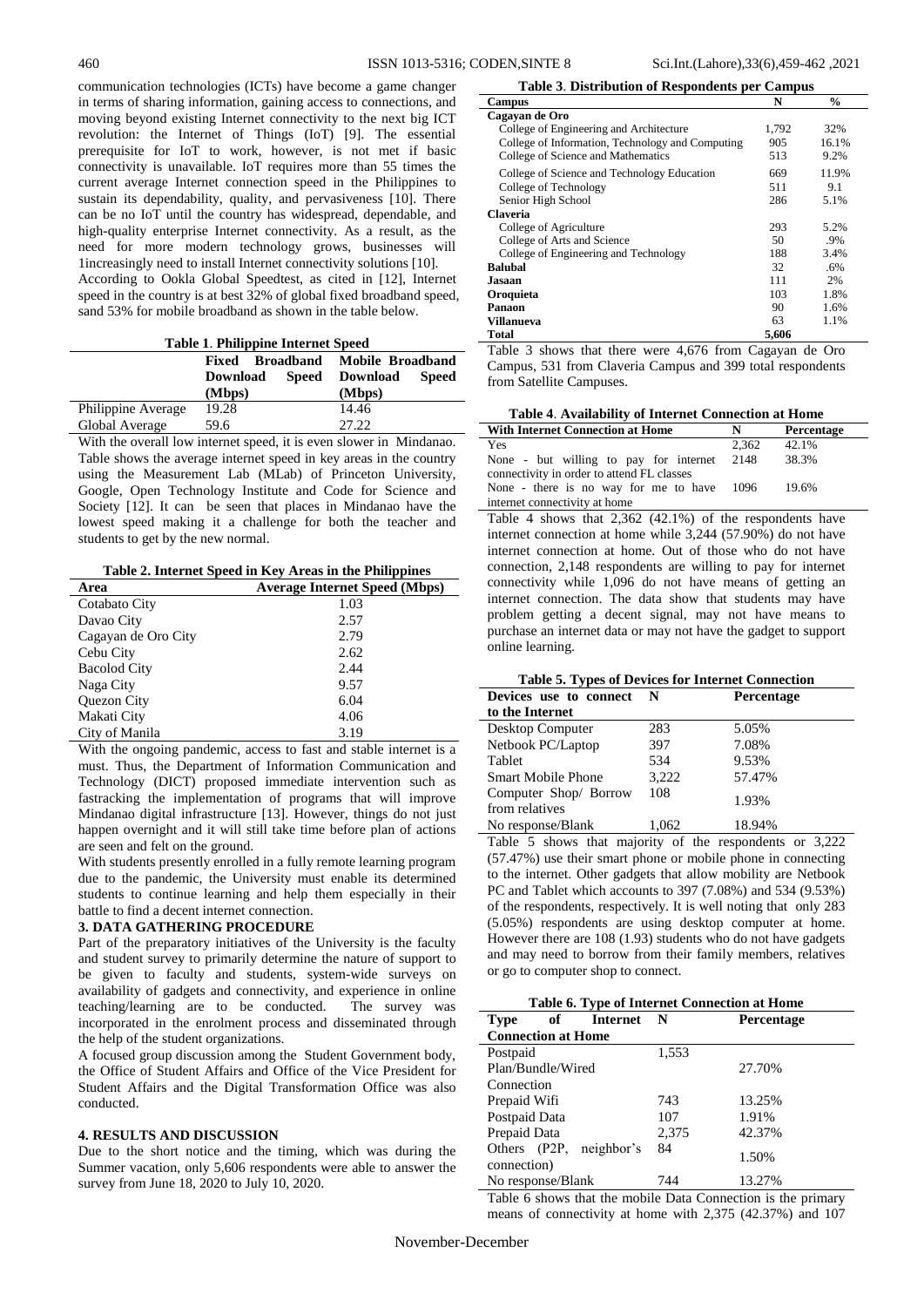(1.91%) respondents for prepaid and postpaid data, respectively. This is followed by respondents with wired or wireless connection at home with 1,553 (27.70%) and 743 (13.25%) respondents for postpaid plan and prepaid wifi, respectively. It can be inferred that internet connectivity comes from subscribing to the network's carrier.

| <b>Table 7. Internet Speed</b>     |       |                   |  |
|------------------------------------|-------|-------------------|--|
| Internet Speed in *mbps            | N     | <b>Percentage</b> |  |
| $1-2.99$                           | 1,560 | 27.83%            |  |
| 3-3.99                             | 679   | 12.11%            |  |
| 4-5.99                             | 797   | 14.22%            |  |
| 6-9.99                             | 711   | 12.68%            |  |
| $Oct-20$                           | 486   | 8.67%             |  |
| $21-50$ or higher                  | 392   | 6.99%             |  |
| Can't run the test/I don't<br>know | 877   | 15.64%            |  |
| No response/Blank                  | 104   | 1.86%             |  |

*\*mbps- megabytes per second*

Table 7 shows that the top speed of the internet of the respondents fall between 1-2.99 mbps. That accounts to  $1,560$  (27.83%) respondents while 392 (6.99%) have 21-50 or higher internet speed. This proves the slower internet connection in Mindanao as presented in Mindanao Development Authority report.

|  |  |  | <b>Table 8. Internet Speed Description</b> |
|--|--|--|--------------------------------------------|
|--|--|--|--------------------------------------------|

| Table 8. Internet Speed Description |       |            |
|-------------------------------------|-------|------------|
| Description of internet speed       | N     | Percentage |
| Unpredictable speed<br>patterns     | 2,263 | 40.37%     |
| (sometimes fast, sometimes slow)    |       |            |
| Slow at all times                   | 515   | 9.19%      |
| Slow in the day but fast in the     | 1,103 | 19.68%     |
| dawn/late evening                   |       |            |
| Fast in the day but slow in the     | 120   | 2.14%      |
| dawn/evening                        |       |            |
| Fast                                | 518   | 9.24%      |
| Very fast                           | 138   | 2.46%      |
| No response/Blank                   | 949   | 16.93%     |

Table 8 shows the stability of the internet connection as described by the respondents. There are 2,263 40.37%) respondents who say that they experience unpredictable internet connection and 1,103 (19.68) says that their connection is slower in daytime and faster at dawn or late evening. This is probably due to the number of users during the day that causes the speed to go down.

These are some of the students verbatim comments on the FLP Survey and FGD.

- *"I connect through Smart Mobile Phone, Only a smart mobile phone but is already on the verge of no longer being sufficient for online classes due to being an obsolete model and has a huge LCD damage on the screen. Parents can no longer afford to buy a new device for me".*
- *"I use Smart Mobile Phone, sometimes I borrow laptop from my cousin".*
- *"I have Laptop Computer, Smart Mobile Phone, Pero guba pa battery ang laptop (but the laptop battery is damaged already)*
- *"There is no way for me to have Internet connectivity at home. I buy load and use data connection".*
- *"Walay signal sa amoa lugar, ayha rako maka internet kung mag anha sa Centro which is 15-20 minutes motorcycle drive gikan sa amo. Para maka konek sa internet, magpaload ko usahay sa ako cp". (There is no signal in my place. I only get connected when I go to the city, which is about 15-20 motorcyle ride from our place. To get connected to the internet, I have to load up my cellphone with data")*
- *"Close ang internet cafe tanan dre... hinay kaayo signal sa device dre (2bars ra ug HSPA - 3G ra pa jud)" (All internet cafes have closed…the internet connection in my device is so poor--it has 2 bars of HSPA, 3G connection)*
- *"I find a place where there is connection"*
- *"I use mobile data with my phone but i need the go outside to catch a signal".*
- *Everywhere just to reach stable network connection*
- *"We have wifi but it is not that effective in terms of signal. It's not enough".*
- *"Need to go outside and find Internet connection"*
- *"I will buy load go to the city"*
- *"I try to connect via Free wifi in a public place"*
- *"I am Travelling to Villanueva to have an internet"*
- *"I go to elevated place a approximately 1km away from our house, prone from rain and sunlight. Each day walk-in to be there".*
- *"I rent a boardinghouse here in the city, and we paid for wifi"*
- *"There is a Wifi Vendo, 50 meters away from our house"*
- *"If internet is not available, there's no way for us to find another way since there's no computer shops nor public places that offers free wifi".*

It can be gleaned from the survey that the the problems emanate from the intermittent and limited internet connection. Moreover, most respondents use smart phone and mobile phone to access learning contents inside and outside of their homes.

### **Learning Management System Application**

USTP launched its own platform for the FLP using Moodle, an open source learning management system. The University branded it as USTeP or University of Science and Technology e-Learning Portal. Students need to access the site using a web-browser to see their courses and participate in learning activities.

The Office of the Vice President for Academic Affairs (OVPAA) issued several memorandum to guide the faculty in the implementation of the FLP. The minimum learning content had a target of 75% completion before the opening of classes. Additionally, delivery modes are specified according to the availability of students' gadget and internet connectivity. Learning contents and activities shall be designed so that these can be easily downloaded and/or printed even in weak signal areas.

The data shows that most students connect to the internet using the mobile phone and use mobile data to connect to the internet. Moreover, there are students who need to go to the city or move from place to place to either load up or to get a decent internet signal to access USTeP. With these reasons, the University subscribed to a USTeP Mobile Application through the Branded Moodle App program.

The USTeP mobile Application can be downloaded from Google Playstore. Since it's an application, students just need to install the app and login with their credentials and access it seamlessly. This is highly convenient than logging into classes through a device's browser.

But the most powerful feature of the USTeP Application is its ability to download unlimited learning contents and access them offline. Students can browse contents offline and take activities and once they are connected back to the internet, the App will synchronize all the necessary information to USTeP. This is useful for commuting or living in rural places where the network may be unstable. Thus, those students who need to travel far just to connect to the internet can just access the site once in a week or several times in a month to download the Courses from the Application and access them offline.

The App also alerts the users when downloading large files. If the user is connected to a Wifi Network , it can download >=20mb files while >=2mb to a data network only. Finally, the App stores browsing activities to the learning contents and prompts users especially the students if resources have been updated by their Instructors and Professors so they can refresh the page and store them to cloud for offline access.

With its push notifications, students are engaged in their virtual lessons. Exchange of messages are possible and seamless, too.

The following data from Google Playstore shows an increasing number of users from the time it was deployed in February, 2021 towards the second year of the FLP implementation in September, 2021.